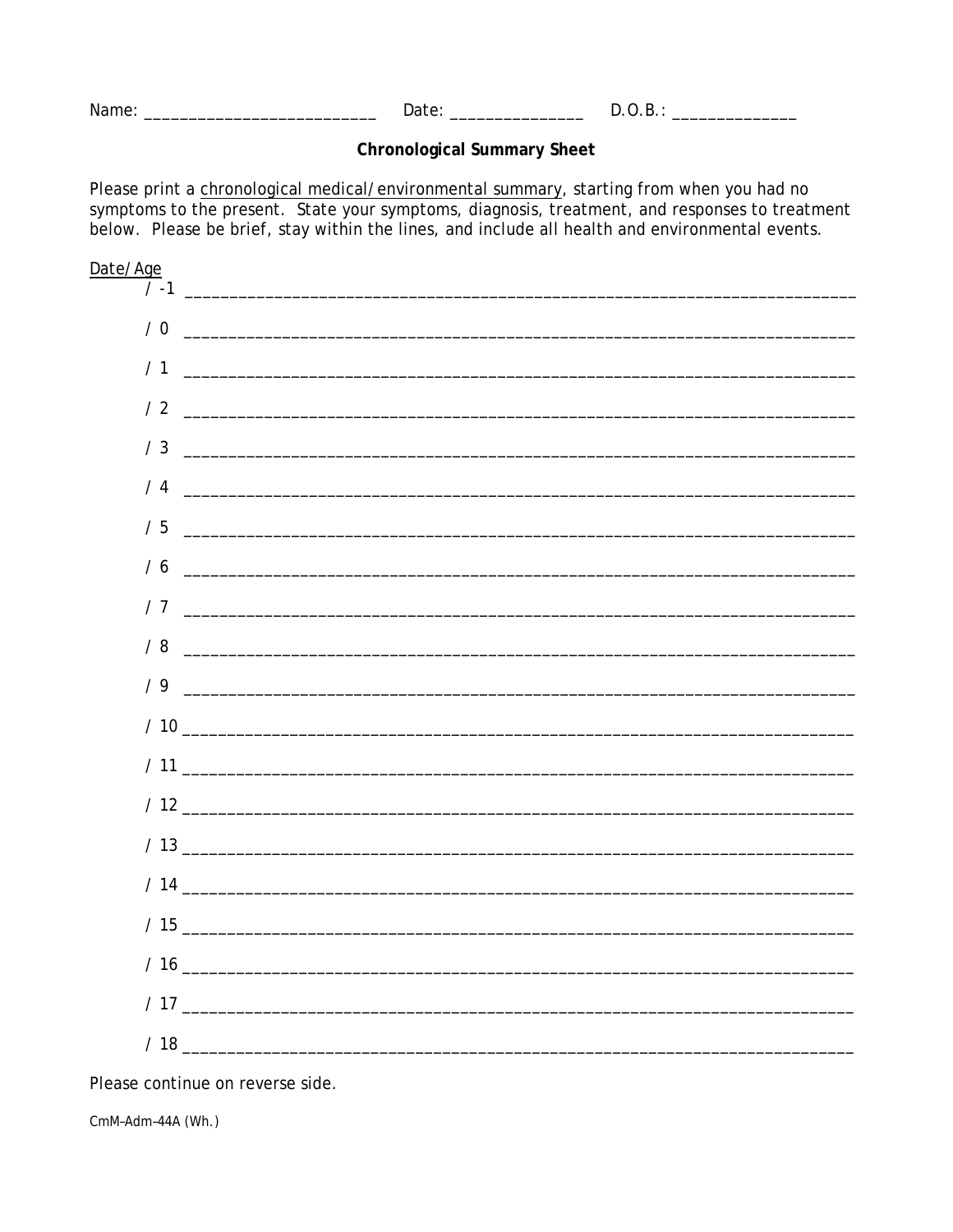| Please continue chronological medical/environmental summary. |                     |  |  |  |
|--------------------------------------------------------------|---------------------|--|--|--|
| Date/Age                                                     |                     |  |  |  |
|                                                              |                     |  |  |  |
|                                                              |                     |  |  |  |
|                                                              |                     |  |  |  |
|                                                              |                     |  |  |  |
|                                                              |                     |  |  |  |
|                                                              |                     |  |  |  |
|                                                              |                     |  |  |  |
|                                                              |                     |  |  |  |
|                                                              |                     |  |  |  |
|                                                              |                     |  |  |  |
|                                                              |                     |  |  |  |
|                                                              | $\frac{1}{20}$ / 30 |  |  |  |
|                                                              |                     |  |  |  |
|                                                              |                     |  |  |  |
|                                                              |                     |  |  |  |
|                                                              |                     |  |  |  |
|                                                              |                     |  |  |  |
|                                                              | $\frac{1}{36}$      |  |  |  |
|                                                              |                     |  |  |  |
|                                                              |                     |  |  |  |
|                                                              |                     |  |  |  |
|                                                              |                     |  |  |  |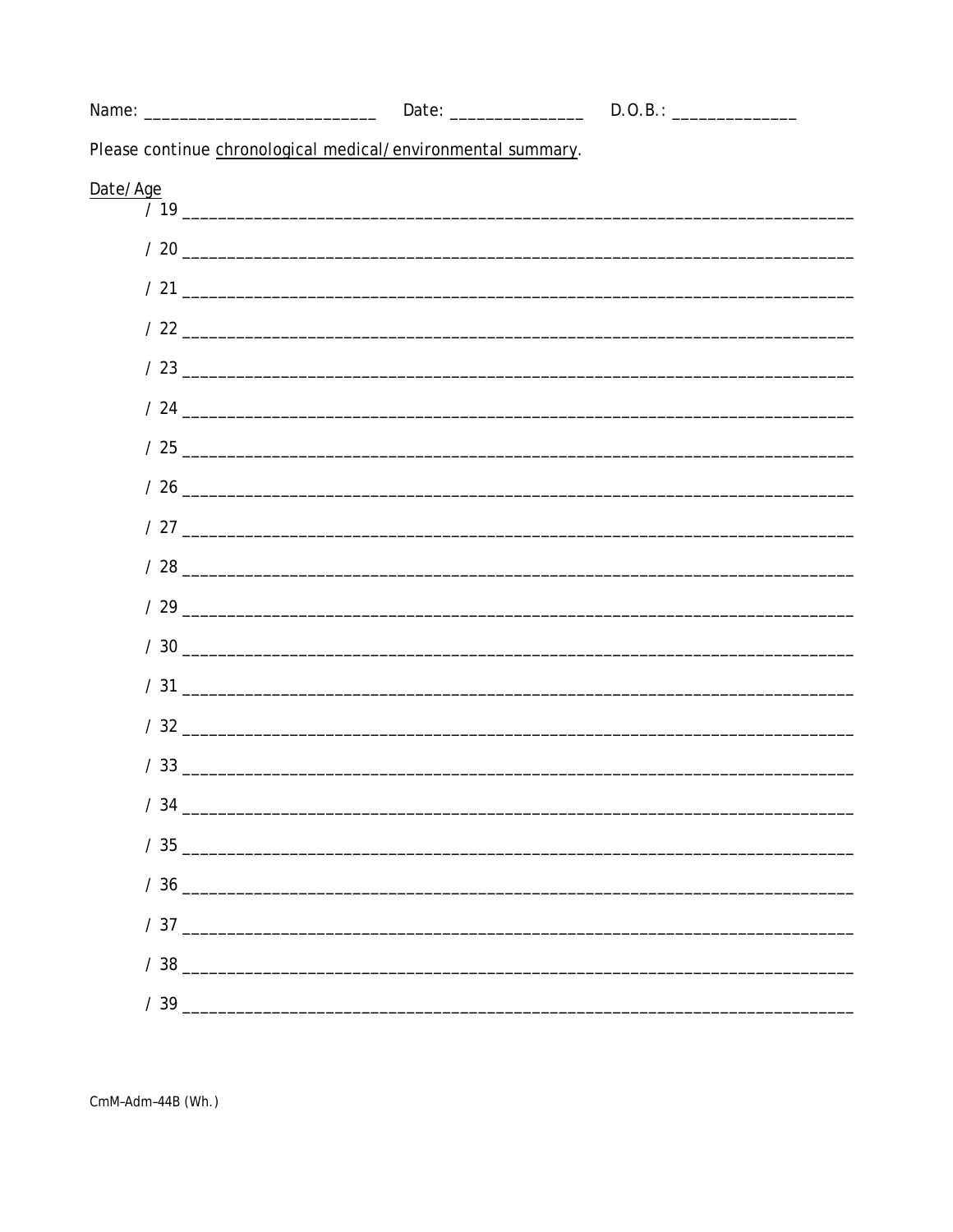| Please continue chronological medical/environmental summary. |                     |  |  |  |
|--------------------------------------------------------------|---------------------|--|--|--|
|                                                              |                     |  |  |  |
|                                                              |                     |  |  |  |
|                                                              |                     |  |  |  |
|                                                              |                     |  |  |  |
|                                                              |                     |  |  |  |
|                                                              |                     |  |  |  |
|                                                              |                     |  |  |  |
|                                                              |                     |  |  |  |
|                                                              |                     |  |  |  |
|                                                              |                     |  |  |  |
|                                                              |                     |  |  |  |
|                                                              | $\frac{1}{20}$ / 50 |  |  |  |
|                                                              |                     |  |  |  |
|                                                              |                     |  |  |  |
|                                                              |                     |  |  |  |
|                                                              |                     |  |  |  |
|                                                              |                     |  |  |  |
|                                                              |                     |  |  |  |
|                                                              |                     |  |  |  |
|                                                              |                     |  |  |  |
|                                                              |                     |  |  |  |
| $\frac{1}{60}$ / 60                                          |                     |  |  |  |
|                                                              |                     |  |  |  |